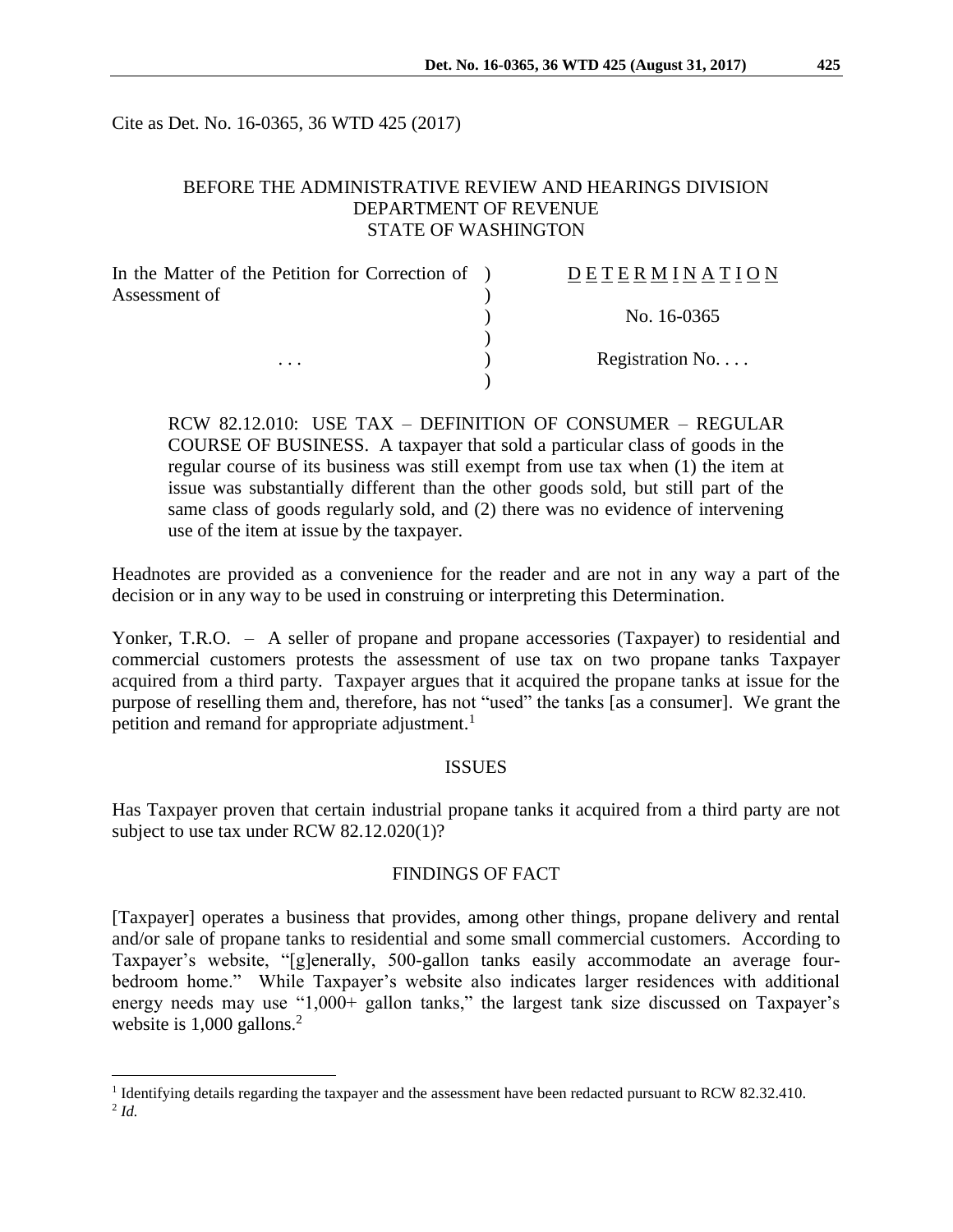Sometime in 2013, Taxpayer was approached by [Third Party] for permission to store two large propane tanks on Taxpayer's land while Third Party relocated its business.<sup>3</sup> Taxpayer granted such permission. Taxpayer represented on review that Third Party agreed to pay rent to store the tanks on Taxpayer's land. Sometime in 2013, Third Party moved the tanks at issue to Taxpayer's land. One tank was a 10,000-gallon "bulk industrial tank," and the other tank was a 3,200-gallon "bulk industrial tank" (referred to jointly as the Tanks). Taxpayer represented that the Tanks were substantially different in nature than both (1) the smaller residential and commercial tanks that Taxpayer generally leases or sells to its customers, and (2) the larger propane tanks that Taxpayer uses to store propane and that are capable of being hooked up to a truck to transfer propane for delivery to Taxpayer's customers.

After Third Party placed the Tanks on Taxpayer's property, Taxpayer stated it sent a lease agreement to Third Party to memorialize their agreement. Third Party did not respond and the agreement was never executed. Around that time, Third Party ceased operations and failed to ever reclaim the Tanks or communicate further with Taxpayer. Taxpayer represented that sometime in 2014 it sent a letter to Third Party stating that Taxpayer intended to take ownership of the Tanks as compensation for unpaid rent under the unexecuted lease agreement. According to Taxpayer, Third Party never responded to that letter. Taxpayer has been unable to produce a copy of that letter. In 2013, Taxpayer recorded the tanks on its balance sheet to the account "other assets." Taxpayer recorded the value of the tanks as \$ . . . .

Taxpayer stated that between 2014 and 2016, it engaged in discussions with various other third parties to sell the Tanks. On review, Taxpayer submitted three email records, two from November and December of 2015, and one from June 2016, between Taxpayer and other third parties that appear to discuss the Tanks. While these emails do not explicitly discuss selling the Tanks to such third parties, Taxpayer represented that was the purpose of the discussions. However, Taxpayer also represented that, for various reasons, these discussions with third parties never developed into an actual sale of the Tanks.<sup>4</sup>

Taxpayer represented that during the relevant time period, it has never used the Tanks. Specifically, Taxpayer states that in order to use the Tanks, they would need to be hooked up to a power source, which Taxpayer does not have at its property. Therefore, the Tanks would have to be moved to another location in order to use them for storing propane. We find that Taxpayer's statements and representations on review were credible.

On May 10, 2016, as a result of the Audit Division's findings, the Department issued a tax assessment for  $\$\ldots$$ , which included  $\$\ldots$$  in use tax and/or deferred sales tax,  $\$\ldots$$  in other taxes not relevant here, and \$ . . . in interest. Included in the amount of use tax and/or deferred sales tax assessed was \$ . . . in use tax on the Tanks, based on the combined value of \$ . . . that Taxpayer had booked in its records for the Tanks. Taxpayer subsequently sought review of the

 $\overline{a}$ 

<sup>&</sup>lt;sup>3</sup> Taxpayer is not the legal owner of the land at issue. Taxpayer leases the land from the Port of ....

<sup>4</sup> Taxpayer also provided on review a copy of a draft "Liquid Petroleum Sales Agreement" between Taxpayer and another third party that appears to contemplate that Taxpayer will provide propane to the third party. While it is not clear that the Tanks are to be rented or sold as part of this draft agreement, that is apparently why Taxpayer provided this draft document on review. Because it is an unexecuted agreement, and does not specifically mention the Tanks, we find the probative value of this document to be minimal.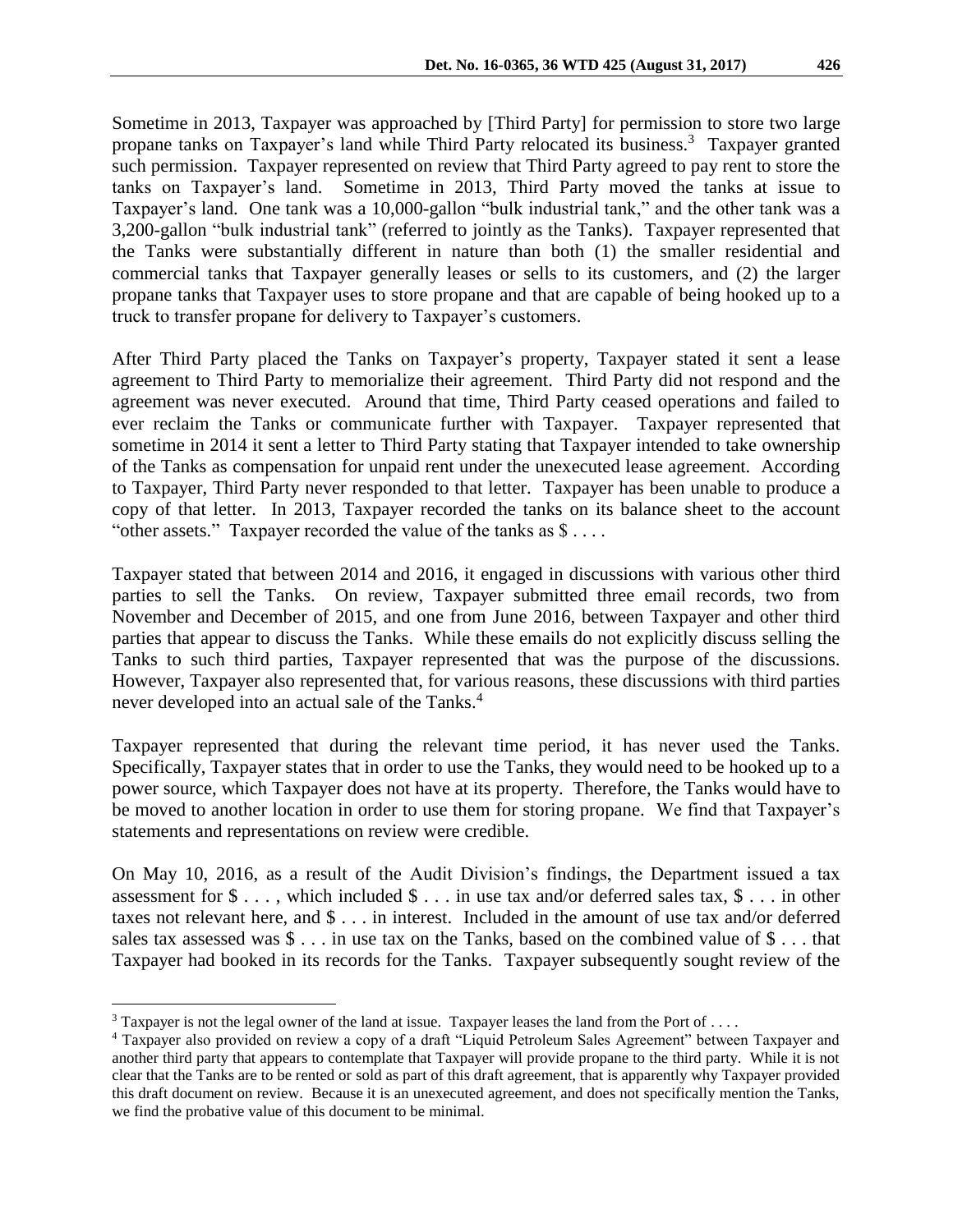Audit Division's assessment of use tax on the Tanks.<sup>5</sup> On review, Taxpayer provided additional documentation regarding other findings unrelated to the Tanks.

The Audit Division considered the additional documentation submitted by Taxpayer and, on August 17, 2016, issued a post assessment adjustment (PAA). The PAA adjusted the original amount of use tax and/or deferred sales tax down to \$ . . . and the interest down to \$ . . . . The total amount due on the tax assessment was adjusted down to \$ . . . , after applying a \$ . . . credit for payments Taxpayer made toward the original tax assessment. The balance of the PAA remains unpaid.

### ANALYSIS

RCW 82.12.020(1) provides that use tax is imposed "for the privilege of using within this state as a consumer" any article of tangible personal property "acquired by the user in any manner." RCW 82.12.010(6), in turn, states the following:

"Use," "used," "using," or "put to use" shall have their ordinary meaning, and mean:

 (a) With respect to tangible personal property . . . **the first act within this state by which the taxpayer takes or assumes dominion or control over the article** of tangible personal property **(as a consumer),** and include[s] installation, storage, withdrawal from storage, distribution, or any other act **preparatory to subsequent actual use or consumption within this state** . . . .

(Emphasis added.) Thus, to constitute "use," there must be some act by which a taxpayer "takes or assumes dominion or control over" an item and such act is done "as a consumer." Here, Taxpayer concedes that it had "dominion and control" over the Tanks when it asserted ownership of the Tanks in 2014 as compensation for Third Party's failure to pay rent to Taxpayer for the storage of the Tanks. Thus, we need only determine whether Taxpayer's act was "as a consumer."

RCW 82.04.190(1) defines "consumer" as follows:

 $\overline{a}$ 

Any person who purchases, acquires, owns, holds, or uses any article of tangible personal property irrespective of the nature of the person's business . . . other than for purpose (a) of resale as tangible personal property in the regular course of business . . . .

Thus, a person is a "consumer" *unless* that person acquired the property at issue "for purpose . . . of resale" and such resale would be "in the regular course of business." RCW 82.04.190(1)(a). [The Court of Appeals has held that to be exempt from retail sales or use tax, a person must prove it is not a "consumer" and also must prove that such person has not subjected the property at issue to intervening use.] *Activate, Inc. v. Dep't of Revenue*, 150 Wn. App. 807, 817, 209 P.3d 524 (2009) (citing *Glen Park Associates, LLC v. Dep't of Revenue*, 119 Wn. App. 481, 493, 82 P.3d 664 (2003)). [We conclude there is no evidence that Taxpayer subjected the Tanks to

<sup>5</sup> While Taxpayer's petition indicated it was seeking review of the full amount of the tax assessment, Taxpayer only advanced arguments regarding the assessment of use tax on the Tanks. As such, we treat all of the Audit Division's findings as outside the scope of this review.